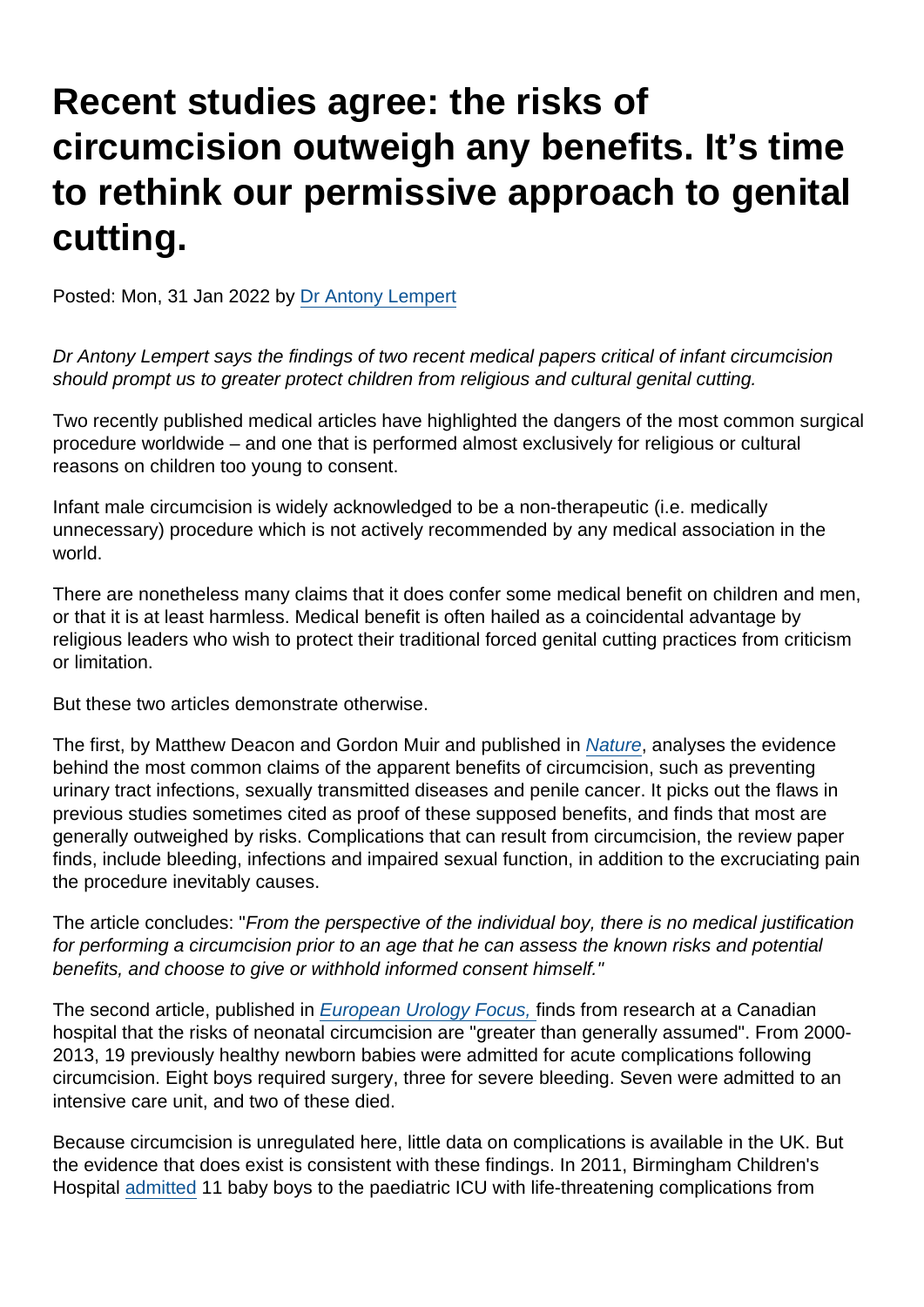circumcision.

The potential for such complications might be considered an acceptable risk of surgery performed to treat medical problems. Yet when the surgery is performed on a healthy, non-consenting child who has not yet had the opportunity to experience sex with intact genitals, there are no substantive arguments to justify placing that child at risk of such serious harm.

It is a singular anomaly that non-therapeutic circumcision continues to take place despite lack of a medical indication or even evidence of overall benefit. This turns medical practice and child safeguarding on its head. Most medical interventions start with an evidence base of benefit before even considering the risk/benefit ratio; the information is subsequently offered to patients who can then make an informed choice.

Children are usually given special safeguarding protections because of their vulnerability. In practice this means parents can consent on behalf of their child, in the child's best interests, to medically necessary procedures recommended by doctors. For obvious reasons, parents do not usually have the right to demand that doctors or others perform medically unnecessary surgical procedures on their children. There is no medical, ethical or child safeguarding reason why ritual genital cutting of male infants and small children should be the sole exception to this rule. Rather, there is every reason to treat ritual male circumcision of non-consenting children as a significant safeguarding concern.

Most people cherish agency over their own body, especially their genitals. Intact men recognise their foreskin as a sensitive, functional, erotogenic intimate part of their body; it would be a serious sexual assault to surgically remove the healthy foreskin from a non-consenting adult man.

That society values autonomy so much that we permit people to refuse even life-saving surgery, for example the removal of cancerous limbs, only serves to highlight the unjustifiable contrast between the rights of adults and the lack of protection afforded to male babies, children and the adults they will become.

These two latest papers add to a large and growing body of evidence that cutting healthy parts off the genitals of non-consenting, vulnerable people is not medically justifiable and can cause serious harm. There can be no justification for more children to be subjected to this procedure, which is usually requested by parents to concord with the parents' religious or cultural affiliations.

Wounding children without an explicit medical reason will usually result in child safeguarding procedures and sometimes to prosecution of the perpetrators. Ordinarily, religious or cultural reasons will not serve as an excuse. The courts have consistently ruled that ritual scarification, flagellation and the cutting of female genitals (FGM) on children cannot be justified even if they are central to the religious or cultural beliefs of the child's parents or community.

Yet no jurisdiction in the world prohibits the painful, risky and permanent procedure that is circumcision from being performed on young male children. While some jurisdictions, notably [Iceland,](https://aleteia.org/2018/05/29/bill-to-criminalize-male-circumcision-is-still-alive-in-iceland/) have attempted to ban non-therapeutic infant circumcision, intense lobbying from religious groups has thus far proved an insurmountable barrier.

Things need to change. While we continue to give free rein to individuals to perform circumcision on babies without medical need, we're failing the thousands of boys who would have otherwise refused this lifelong modification to their bodies.